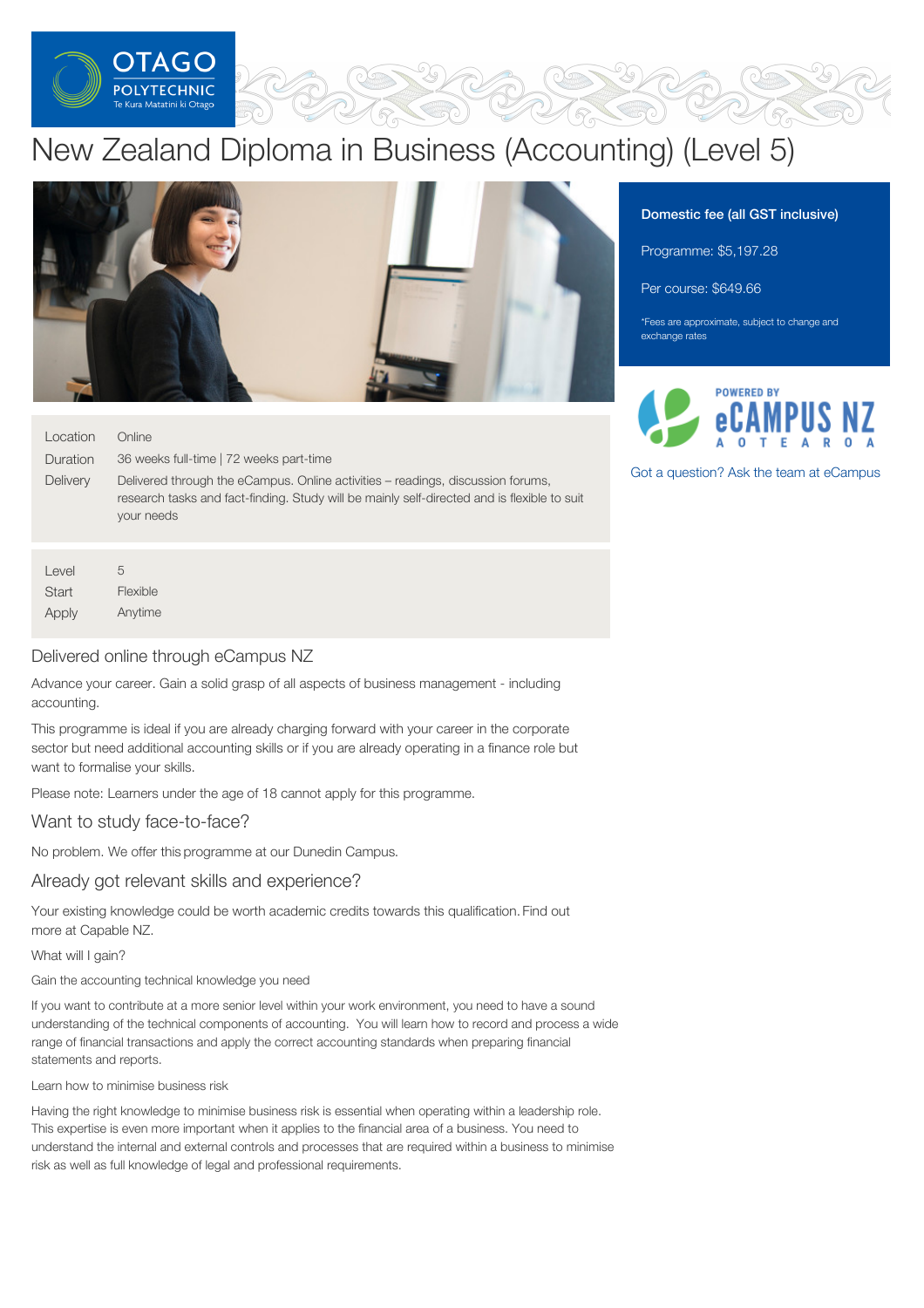#### Discover how to make informed decisions that enhance business performance

Effective, informed and accurate decision making is a core requirement. You need to be able to analyse and interpret financial information accurately and with confidence to make informed decisions, prepare budgets and monitor performance. The right knowledge will give you that confidence.

Learn about the accounting professions code of ethics

Trusted roles within a business generally have a professional body that oversees member behaviour and practice. The code of Ethics provides an important and informed guide about what is and what isn't acceptable business behaviour.

#### Career opportunities

Become ready to take on a variety of careers with the skills and knowledge to be employed in a variety of business entities in roles like finance administrator or inventory controller.

#### Entry requirements

#### Applicants under 20 years old

- > A minimum of 14 numeracy credits at Level 1 or higher in Mathematics on the Directory of Assessment Standards, and
- > 50 credits at Level 2 or above with at least 12 credits in each of three subjects including a minimum of 8 literacy credits at Level 2 or higher in English or Te Reo Maori (4 credits must be in reading and 4 credits in writing)
- > The literacy credits will be selected from a schedule of approved achievement standards and unit standards found on the NZQA website at Literacy Requirements for University Entrance.
- > OR equivalent to the above.

#### Applicants 20 years or over

- > No minimum academic entry requirements.
- > However, you need to provide your CV detailing any relevant work experience and academic achievements.
- > If English is not your first language, you must provide:
	- > New Zealand University Entrance OR
	- > Overall Academic IELTS 5.5 with no individual band score lower than 5.0 (achieved inone test completed in the last two years), OR
	- > Acceptable alternative evidence of the required IELTS (see here for NZQA proficiency table and here for list of recognised proficiency tests).

If you need to improve your English Language skills, we offer a wide range of English programmes.

#### Special entry

In exceptional circumstances, an applicant under the age of 20 who does not meet the academic entry requirements may be granted entry where they supply evidence to satisfy the relevant Academic Committee of their ability to succeed in the programme.

#### COVID-19 vaccination information

As this programme is delivered fully online, you do not need to provide us with a My Vaccine Pass.

- > You will need to provide us with a valid My Vaccine Pass if you want to visit an Otago Polytechnic site for any reason while you are studying with us (e.g. meetings, events, presentations) or attend graduation in person at the end of this programme.
- > You do not need to provide a valid My Vaccine Pass if you are attending on campus health services (e.g. student health, Kowhai Centre).
- > In exceptional circumstances, exemptions may be granted to this. You can find out more about this in our vaccination policy. If you think you have grounds to be exempt from our vaccination requirements, please email Covid-19@op.ac.nz

You can find more information about our vaccination requirements here. And, if you still have further questions, please visit our FAQs page which you can find here.

Pathways into the programme

This qualification may build on from:

- > New Zealand Certificate in Business (Accounting Support Services) (Level 4)
- > New Zealand Certificate in Business (Small Business) (Level 4)

Your workload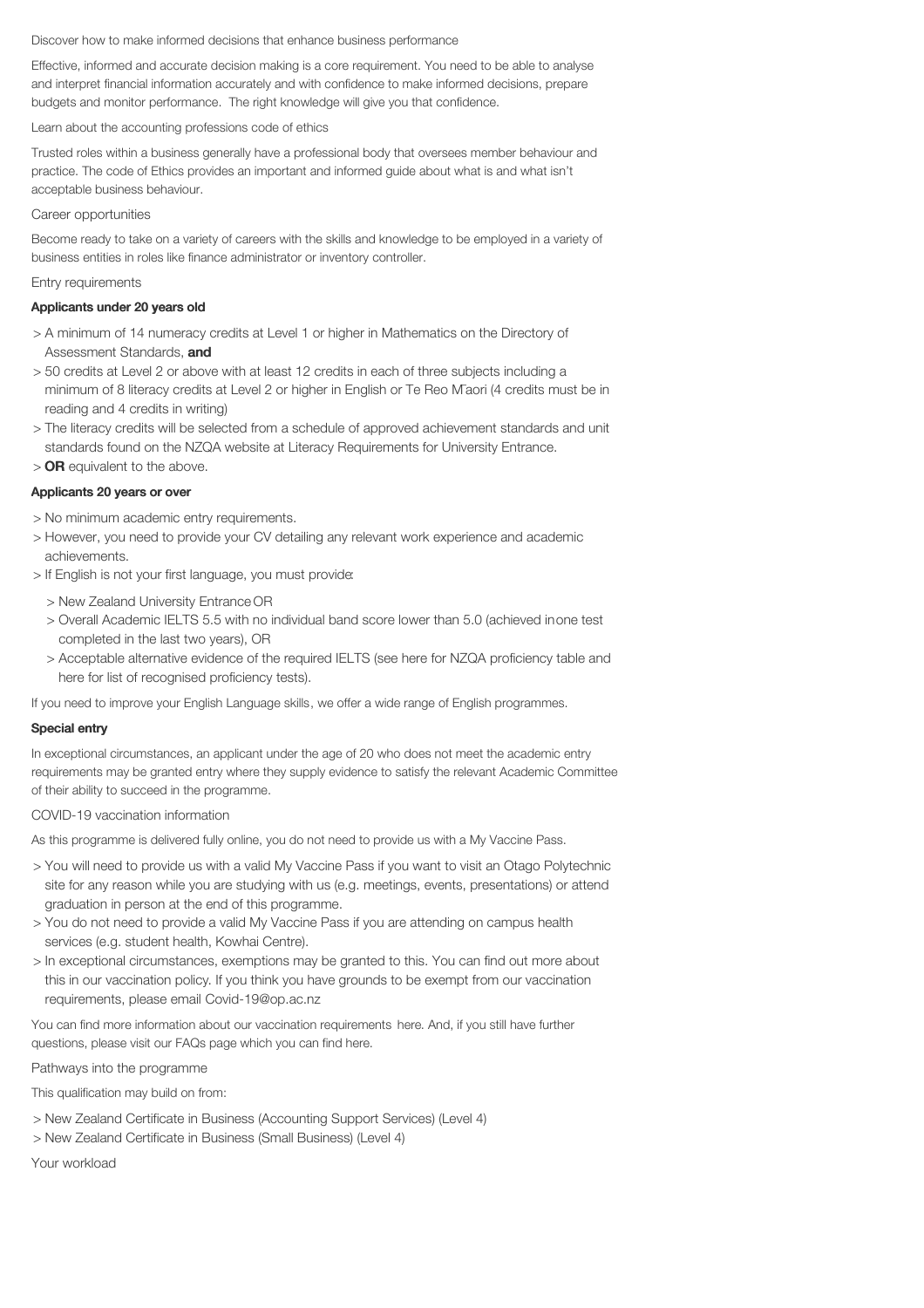This programme is made up of eight courses with a total of 1200 learning hours. This breaks down to approximately 33 hours per week if you're studying full-time and 16.5 hours per week if you're studying part-time.

Depending on your previous academic online experience this may vary a little.

Programme structure

| Course name                             | Credits Level |   | Learning<br>hours |
|-----------------------------------------|---------------|---|-------------------|
| Organisations in a New Zealand Context  | 15            | 5 | 150               |
| <b>Business Environments</b>            | 15            | 5 | 150               |
| <b>Business Functions</b>               | 15            | 5 | 150               |
| <b>Understanding Change</b>             | 15            | 5 | 150               |
| Introduction to Accounting and Taxation | 15            | 5 | 150               |
| <b>Applied Accounting</b>               | 15            | 5 | 150               |
| Analysis of Financial Information       | 15            | 5 | 150               |
| Budgets for Planning and Control        | 15            | 5 | 150               |
| <b>Totals</b>                           | 120           |   | 1200              |

Course descriptions

#### 1. Organisations in a New Zealand Context

To review and analyse business entities from a range of perspectives in an Aotearoa NZ context

Learning Outcomes:

- > Identify the nature of business entities and their stakeholders in relation to: interests, influences and risks they are exposed to
- > Identify and apply professional and ethical behaviour to ensure business communications are effective, conducted in a socially and culturally appropriate manner and relationships with stakeholders are developed and maintained
- > Analyse and present evidence of how the business activities and relationships of organisations in Aotearoa NZ can be influenced by bi-cultural partnerships.

# 2. Business Functions

Apply knowledge of core business functions for operational efficiency and effectiveness.

Learning Outcomes:

- > Apply the principles and practices of accounting, and operations to make decisions supporting business efficiency and effectiveness
- > Understand and apply practices of Human Resource Management, Sales and Marketing to support business efficiency and effectiveness
- > Demonstrate skills for managing own and others learning and performance within an operational context

#### 3. Business Environments

To analyse environmental influences on a business entity.

Learning Outcomes:

- > Apply a range of legal and economic principles to internal and external business environments
- > Analyse the potential impacts of a range of internal and external environmental influences on business entities
- > Identify and utilise relevant internal and external environmental data to plan the management of risk and performance in a business entity.

# 4. Understanding Change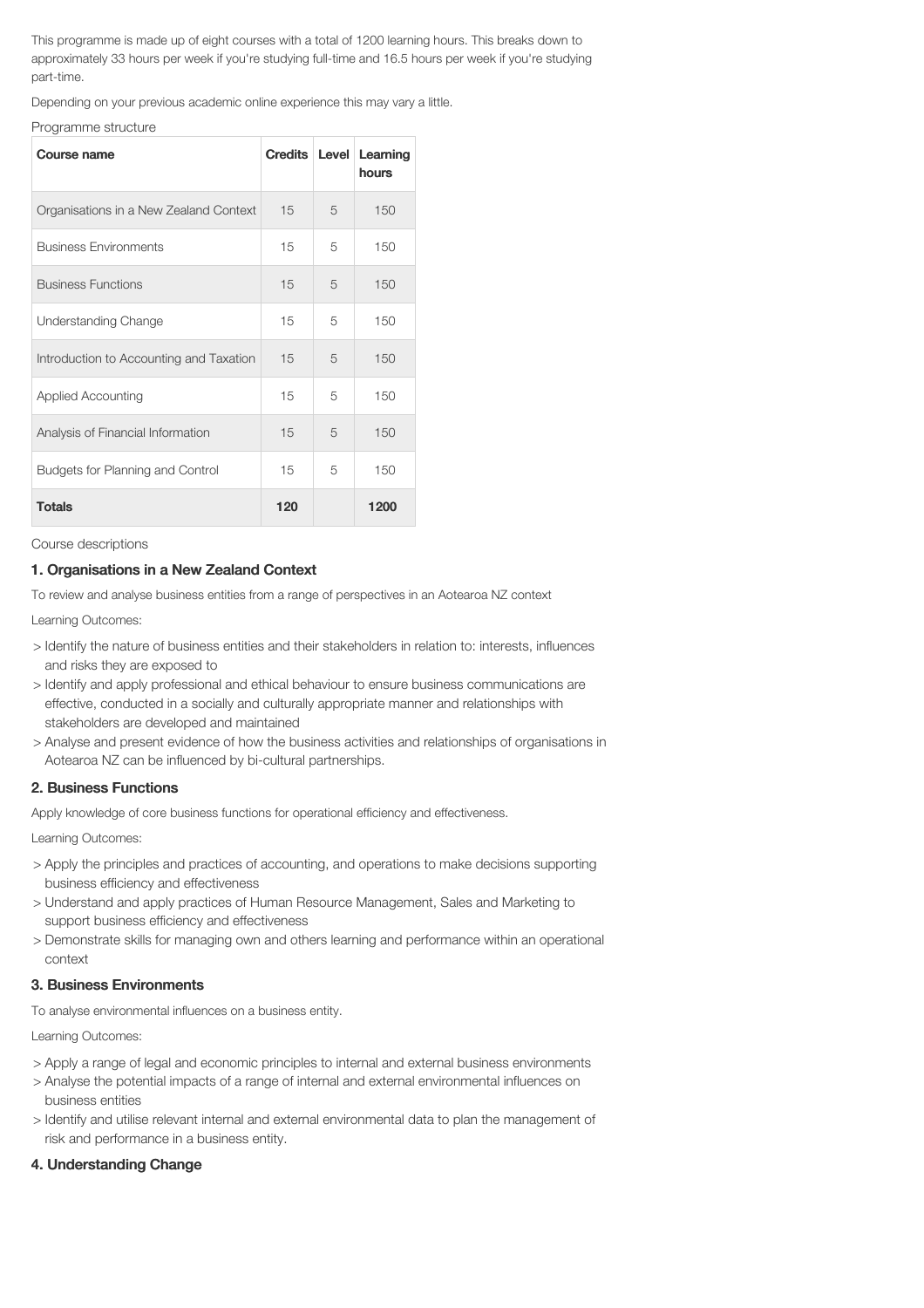To contribute to innovation and change in organisations

Learning Outcomes:

- > Identify and demonstrate how innovation and organisation change can contribute to enhanced business performance
- > Explain and assess the impact and importance of sustainability to business entities
- > Research and recommend solutions for improving performance of a business entity

## 5. Introduction to Accounting and Taxation

To apply accounting concepts and standards to prepare financial statements for a business entity and apply tax rules.

Learning Outcomes:

- > Process end of period/balance day adjustments.
- > Apply accounting concepts and standards to prepare financial statements.
- > Apply tax rules for individuals and small businesses.

# 6. Applied Accounting

To apply accounting concepts and standards to prepare financial statements for a business entity and apply tax rules.

Learning Outcomes:

- > Process a wide range of transactions to Trial Balance.
- > Record accounting processes for a GST registered business using accounting software.
- > Apply the accounting profession's Code of Ethics to given situations.
- > Research and communicate on technical issues of a business.

#### 7. Analysis of Financial Information

To calculate, analyse and interpret financial information to inform decision making for a business entity and evaluate debtor risk.

Learning Outcomes:

- > Calculate ratios and analyse financial performance for a business entity.
- > Analyse and interpret financial information to inform decision-making for a business entity.
- > Evaluate debtor risk and apply relevant actions to mitigate these risks.

## 8. Budgets for Planning and Control

To prepare budgets and use budgets to monitor business performance for a business entity and determine internal controls to minimise financial risk for a business entity.

Learning Outcomes:

- > Prepare budgets and monitor performance against budgets for a GST registered person
- > Prepare budgets and use budgets to monitor performance for a business
- > Determine internal controls to minimise financial risk for a business entity.

#### Further study options

Upon successful completion of this programme, you may choose to further your learning and progress to other strands of the New Zealand Diploma in Business such as Leadership and Management, or Administration and Technology, or other business qualifications at degree level. Alternatively, you may choose to pursue relevant industry or professional qualifications at Level 6 or above. We offer the Leadership and Management strand on campus in Dunedin.

Student loans and allowances

Full-time **domestic students** of this programme are eligible for student loans and allowances (dependent on age and financial circumstances.) Please contact Studylink for additional information. Phone 0800 88 99 00 or visit www.studylink.govt.nz

#### Recognition of prior learning

If you already have extensive knowledge and skills gained from practical experience in this area, enquire about our recognition of prior learning process at Capable NZ. You may have already gained credits towards this qualification in the course of your life. Visit www.capablenz.ac.nz

#### Disclaimer

While every effort is made to ensure that this sheet is accurate, Otago Polytechnic reserves the right to amend, alter or withdraw any of the contained information. The fees shown in this document are indicative